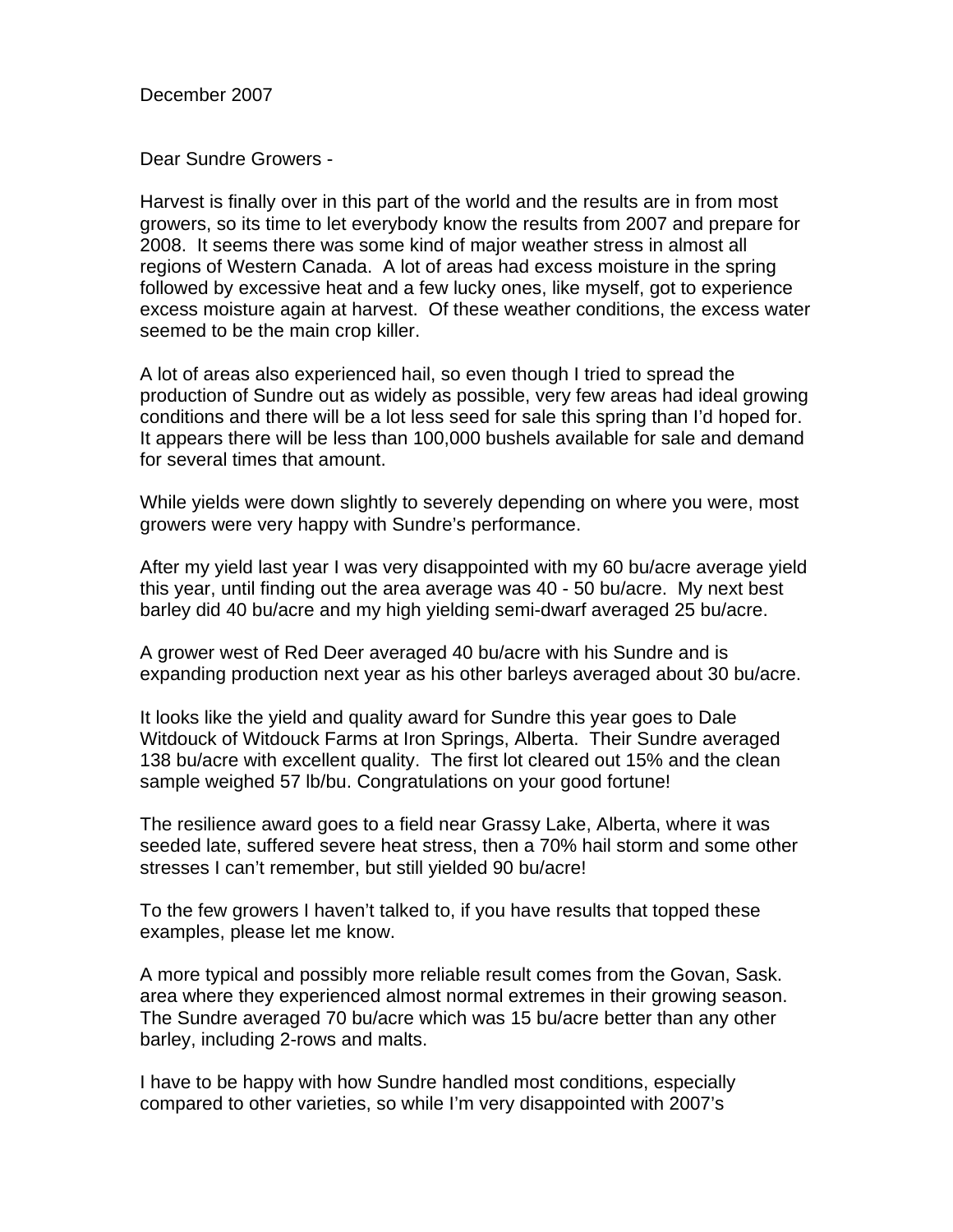productions totals, I'm still excited about Sundre's future, and I'm looking forward to seeing how it did in the Provincial Variety Trials and hoping it keeps its top yielding status.

I'm looking ahead to next year. There is a lot of work that can be done to ensure the success of this variety. The first thing to remind each grower about (not necessarily #1 in importance, but #1 in time urgency) is that, if you have a great looking top quality sample, please enter it in as many seed shows as possible.

Being a new variety it will be looked at and if it wins several awards it will be noticed. As I had stated in early promotional material, this kind of customer initiated interest is far better than advertising and hype-driven interest, and in the coming years when we have sufficient to surplus supplies and start advertising more heavily, the ads will be far more effective if the buzz about the variety has already started with interested growers.

The deadline for the first major seed show, the Seager Wheeler, is this Thursday, November 29, 2007, so if anybody has a top sample (such as Dale) please get right on this and be sure to check for other upcoming seed shows. Check out the website at www.cropproductiononline.com for more information, or call Jackie at (306) 931-7886.

Just a little tip on preparing your sample: most shows only accept a machine cleaned sample, so don't be afraid to run the minimum lot amount through twice with a little heavier cut the second time. This is what most perennial winners do. A higher cut on a small lot of, say, 100 bushels is a lot easier to take than the whole lot and the sample usually looks a lot better. Also, be aware that in the past, the Seager Wheeler show was the only one that would allow you to hand prepare, (e.g hand pick) your sample. Please double-check the rules.

The second topic is undoubtedly the most important and that is the Protection of Sundre's Plant Breeder Rights (PBR), especially for the first few years.

Remember the biggest story behind Sundre isn't it's top grain and forage yields, but it's new and unique distribution system with lower levies and ultimately lower cost seed, with larger margins and hopefully increased use of pedigreed seed. It's very important that we promote and defend this aspect. It's a concept that every one of you bought into when you signed your contract and I'll be working very hard from a distributor's point of view to enforce this and support you whenever I can. A few simple steps taken by each grower such as

1) being careful who you sell to this first year

 2) being careful on how you dump any screenings and - heaven forbid any seed lots.

3) ensuring only contracted growers buy stock seed. (This is very simple to do, by checking the list of contracted growers on my website,

www.mastinseeds.com, but an oversight could carry huge liabilities).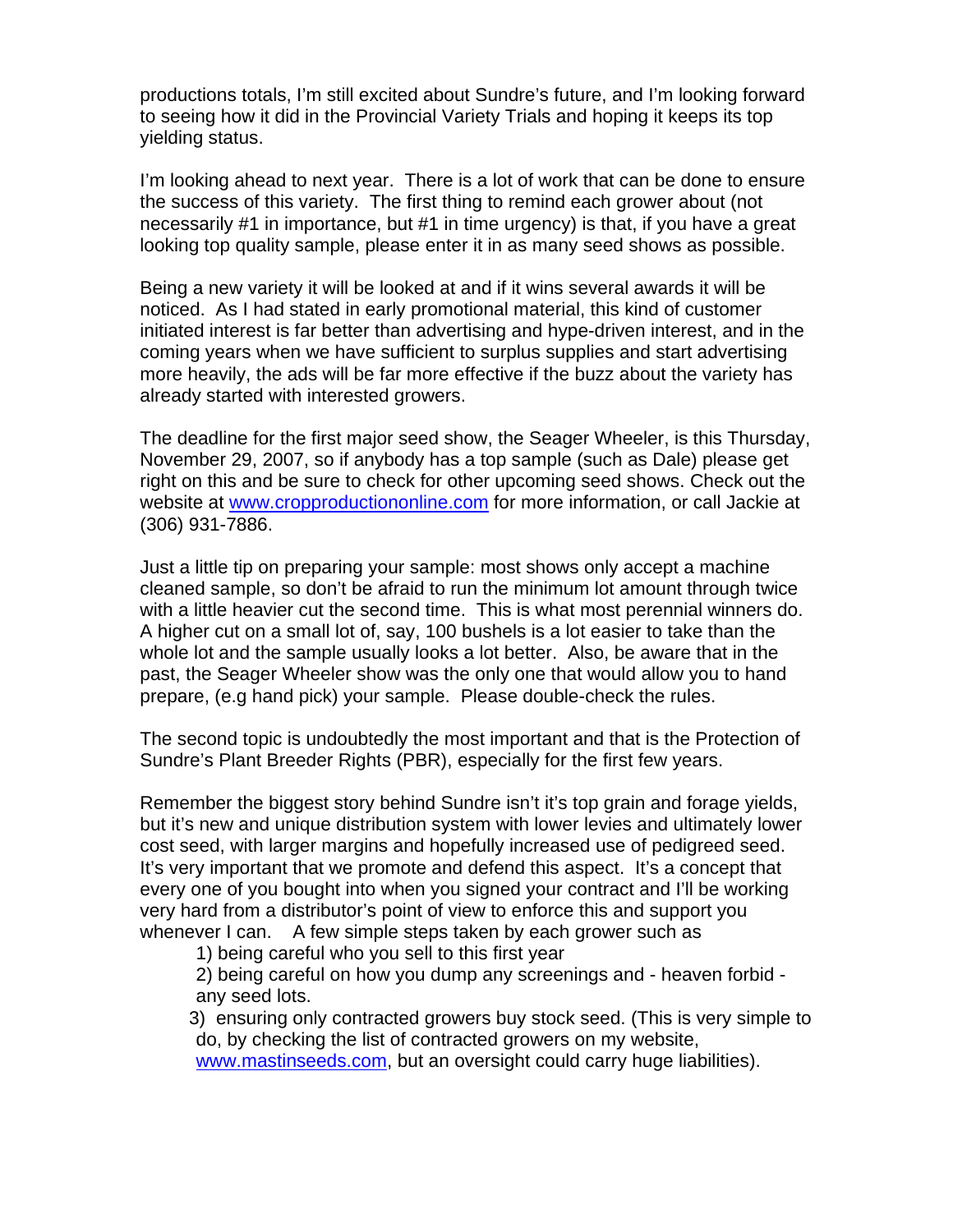At this point I'd strongly encourage you to check out my website, as I've been updating it regularly over the summer and fall. Please browse through it, as it should be the one and only source you need for Sundre information. As I've had a lot of questions about fees, which were clearly spelled out in the contract, you may want to look up the contract, as well as more detailed information on defending Sundre PBR listed under Grower Expectations.

As a website is always a work in progress, I welcome all suggestions on possible improvements.

Before I leave the topic of PBR protection, I'd like to draw your attention to the PRB declaration form at the end of this email. Several growers have asked for this and here it is. What do you think about using this to defend Sundre's PBR and keep seed sales within the pedigreed chain, which will ultimately both determine the success of this new distribution system and create more profit for you?

I'd like your feedback before I get several hundred books of these made up!!

Finally, in the last week, the most common questions have been about pricing. For SeCan members, please access their website, www.secan.com and use their cost calculator (on the right hand side of the home page, about 3/4 way down, login to view the Members Only section) to get an idea of where SeCan thinks prices should be. It's quite good, and uses business based parameters to determine a price. I encourage you to do this at least once, if for nothing else than to realize how under valued seed has been and continues to be. If farming were a business, we should be getting \$8.00 to \$9.00 per bushel. The whispers in the real world would seem to be centering around \$7.00 to \$7.25 for feed varieties in South Central Alberta.

Please stay in touch, may you winter well and best of luck for 2008.

Yours truly,

Bob Mastin

See **Commercial Sundre Barley Grower Commitment Form** below